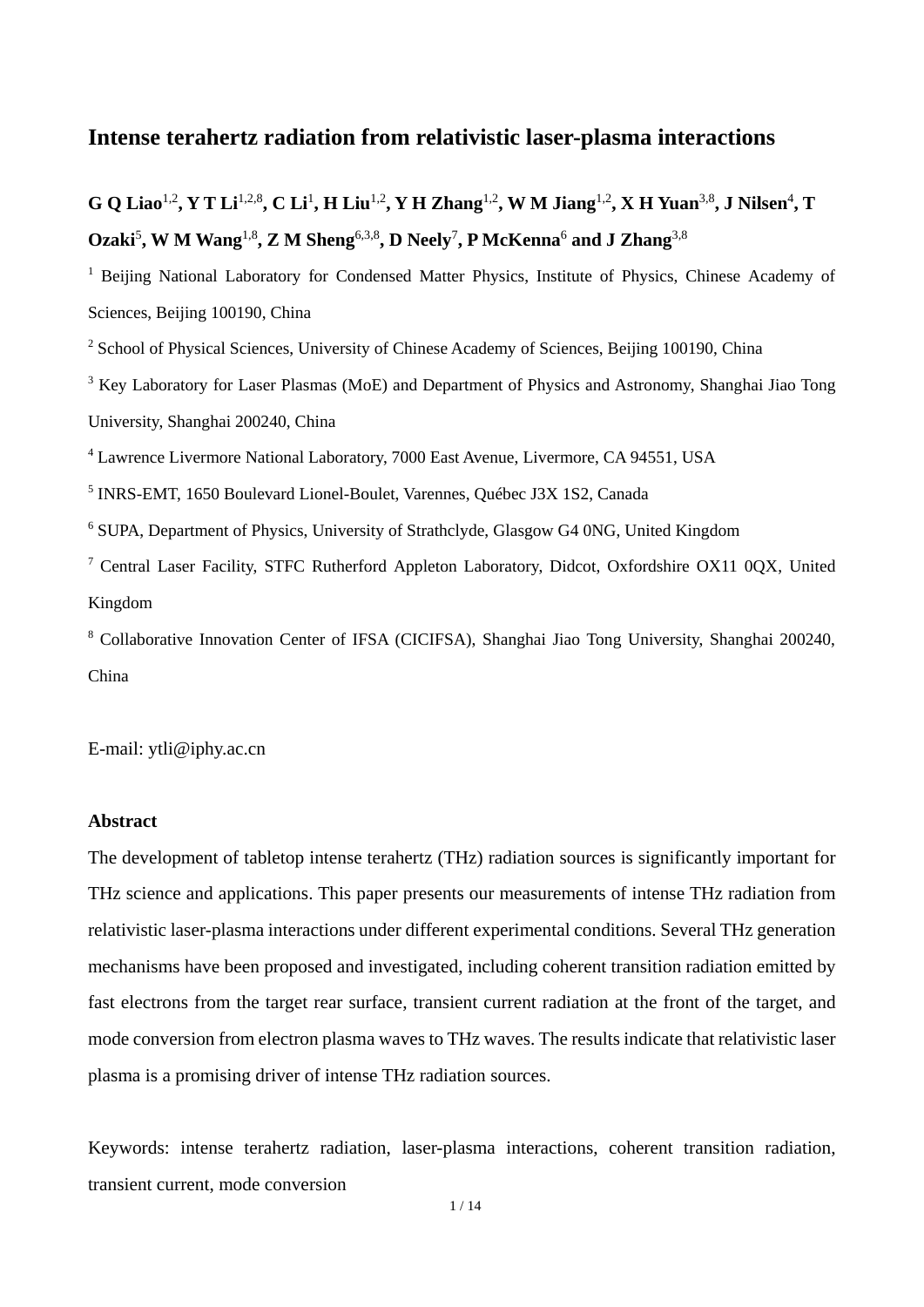## **1. Introduction**

Terahertz (THz) radiation has attracted much interest for its promising applications in many fields such as material [1], bio-medical [2], and communication [3], *etc*. During the last decades ultrafast intense lasers have been used to drive THz radiation [4,5,6,7,8]. Among them plasma-based THz sources have been paid much attention since plasma is free of optical damages [9]. THz radiation from laser-induced plasma filaments in air or in other low-density gases has been investigated extensively [10,11,12]. However, due to the ionization-induced laser defocusing in the filaments, the THz yield is found to be saturated with the pump laser intensity higher than  $10^{15}$  W/cm<sup>2</sup> [13].

Currently the focused intensity of ultraintense laser pulses can be well above  $10^{18}$  W/cm<sup>2</sup>. To take the advantages of such a high laser intensity, a few groups have investigated the generation of stronger THz radiation in relativistic laser-plasma interactions. For example, Leemans *et al*. obtained THz radiation with energies of sub-*μ*J from intense laser-gas interactions [14]. Hamster *et al*. found that the THz radiation generated from solid targets was three orders of magnitude stronger than that from gas targets [15]. Sagisaka *et al*. [16] and Gao *et al*. [17] discussed the THz generation with an antenna model. Similarly, Tokita *et al.* [18] and Poyé *et al.* [19] investigated the THz radiation generated by the transient charge separation along the target [20]. Recently Gopal *et al*. obtained very strong THz radiation with energies of  $\sim$ 700  $\mu$ J from the rear of a foil target [21], which was attributed to the target normal sheath acceleration (TNSA) [22].

<span id="page-1-0"></span>The generation mechanisms of THz radiation from laser-solid interactions are complicated. To clarify them, we have systematically investigated the THz radiation from either the front or the rear of solid targets irradiated by relativistic femtosecond and picosecond laser pulses. With experimental observations and particle-in-cell (PIC) simulations, we have proposed and demonstrated three scenarios for different laser plasma conditions, which are highlighted in this paper.

#### **2. Coherent transition radiation in the THz regime**

High charge (nC-*μ*C) MeV fast electrons can be generated during intense laser-solid interactions. For a foil target, fast electrons transport forward through the target and will induce transition radiation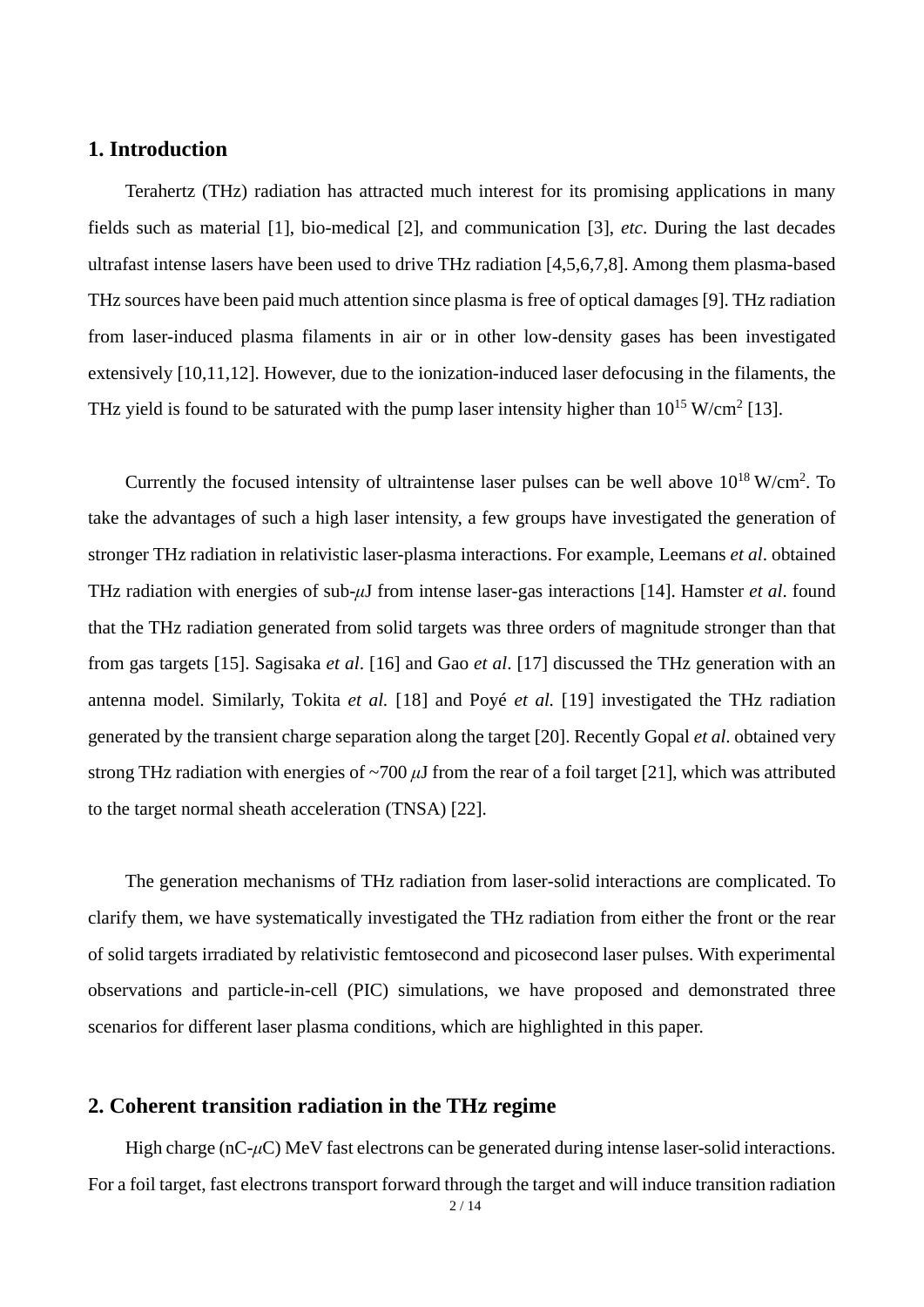when crossing the rear surface-vacuum boundary. Usually the bunch length of the fast electrons accelerated by a laser pulse in tens of femtosecond duration is of the order of  $\sim$ 10  $\mu$ m, which is smaller than the wavelength of THz radiation. This will lead to the coherent transition radiation (CTR), in which the total radiation energy scales with the square of the electron number [23]. One can expect that the THz radiation energy will be high due to the high charge and short bunch duration of the fast electron beam as well as the steep foil-vacuum boundary.

<span id="page-2-0"></span>To verify this idea, we have carried out a relativistic laser-foil interaction experiment using the femtosecond laser system at the Laboratory for Laser Plasma, Shanghai Jiao Tong University [24]. A *p*-polarized laser pulse in 30 fs and 2 J was incident onto solid targets at an incidence angle of 54° with a peak intensity of  $\sim 1.5 \times 10^{19}$  W/cm<sup>2</sup>. The laser prepulse contrast in the ns range is  $\sim 10^{-5}$ . The THz radiation was collected at -75° with respect to the target rear normal, and measured by a pyroelectric detector. A set of low-pass or narrowband band-pass filters was used to measure the radiation spectra. Different types of targets were used in the experiment, including mass-limited metal targets with different sizes, polyethylene (PE)-metal double-layered, single PE and Cu targets.

<span id="page-2-1"></span>Figure 1(a) shows the frequency spectrum of THz radiation measured with 5 *μ*m thick Cu foils. The radiation covers a bandwidth up to 30 THz. The theory of CTR predicts the radiation wavelength  $λ$  to be larger than  $\sigma_{ez}$  [25], where  $\sigma_{ez}$  is the longitudinal length of electron bunches. In the present case, the bunch length of laser ponderomotive accelerated electrons is estimated to be  $\sigma_{ez} \sim c \cdot \tau_L \sim 10$  $\mu$ m, where *c* is the velocity of light and  $\tau$ <sub>L</sub> is the laser pulse duration. Therefore, the generated coherent radiation is estimated to be mainly within 30 THz, which agrees with the measurement. If the laser contrast was high enough, electrons would be mainly accelerated through vacuum heating with characteristic micro-bunching structures separated by the laser period [26]. Nevertheless, as long as the micro-bunches are shorter than the THz radiation wavelength, the transition radiation emitted by the micro-bunched electrons will remain coherent in the THz regime.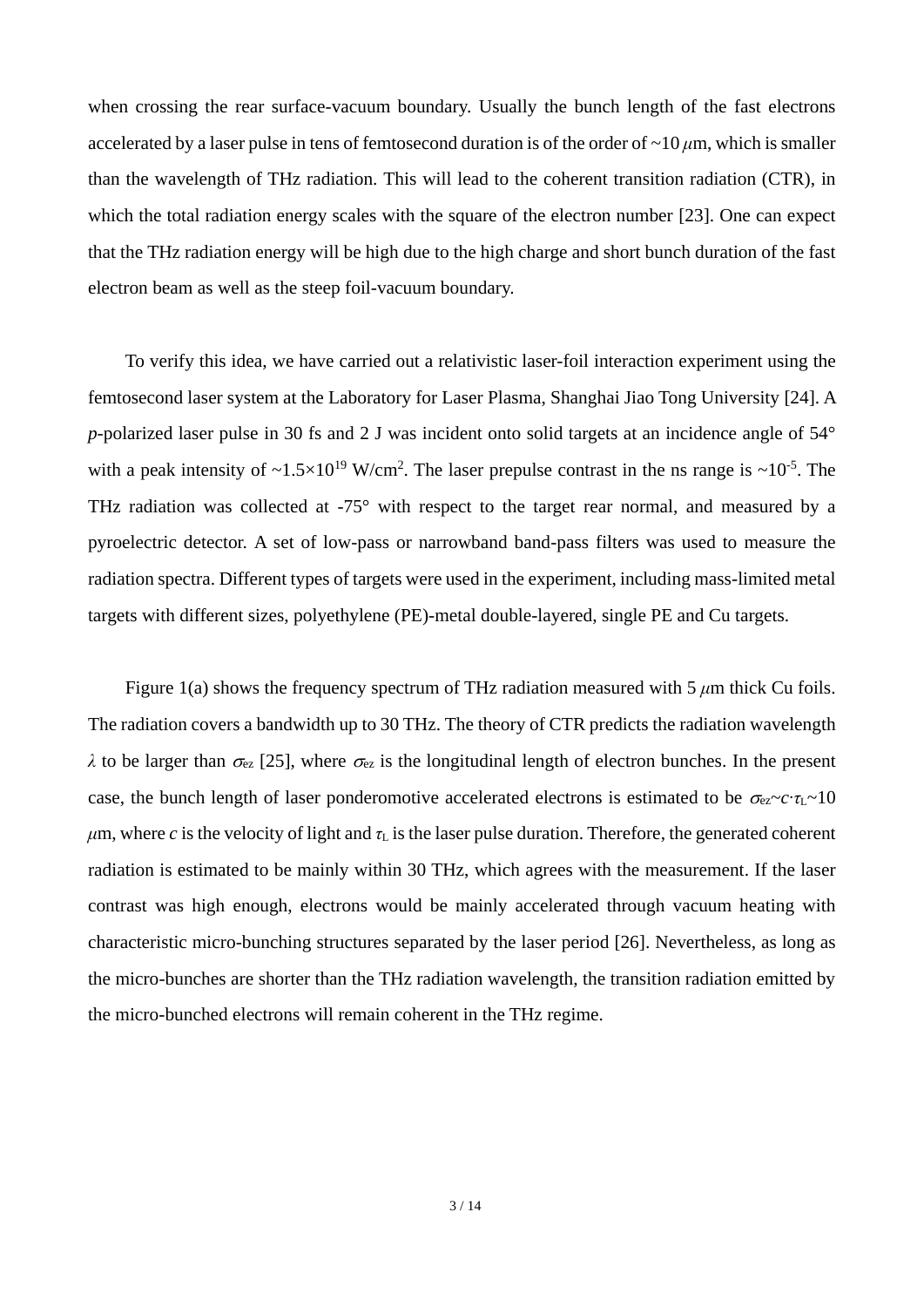

**Figure 1**. (a) Experimentally measured THz radiation spectrum at -75° from the rear side of 5 *μ*m thick metal foils (From Liao *et al* 2016 [\[24\]](#page-2-0)). (b) Comparison of the typical THz signals measured with different targets.

Transition radiation depends critically on the dielectric property of medium boundary. Figure 1(b) compares the typical THz signals measured with different targets, where the PE layer is 40 *μ*m thick and the metal layer  $5 \mu m$  thick, respectively. The laser pulse was focused on the front PE surface for the PE/PE-metal targets or the metal surface for the metal/metal-PE targets. The peak intensity ratio of THz radiation from different targets is PE: PE-metal: Metal: Metal-PE=1: 12: 39: 41. When a 5 *μ*m thick metal layer is coated behind the PE layer, the THz radiation is dramatically enhanced by over 10 times. The relative dielectric constant of the PE at the THz regime is  $\sim$ 2.3, while that of the metal is much greater than 1 [27]. Stronger THz radiation with a metallic rear layer is a direct evidence for transition radiation. Moreover, the THz radiation from the metal and metal-PE targets is stronger than those from the PE and PE-metal targets. This is due to that the metal surface irradiated by laser pulses will lead to a higher laser absorption efficiency, fast electron number and electron temperature than the PE surface [28,29]. The slightly stronger THz radiation from the metal-PE targets than the single-layer metal targets could result from the two CTR sources at the metal-PE and PE-vacuum interfaces for the metal-PE targets [\[24\]](#page-2-0).

Figure 2 shows the dependence of THz radiation from mass-limited targets on the target size. The THz intensity is increased dramatically when the target size increases from  $200 \times 200 \ \mu m^2$  to  $1 \times 1$ mm<sup>2</sup>, and then seems saturated as the target size increases from  $1\times1$  mm<sup>2</sup> to  $2\times2$  mm<sup>2</sup>. This can be explained by the CTR model modified by diffraction radiation. Compared with the transition radiation from an infinite interface, the radiation from targets of a finite size will be reduced by the diffraction modification factor, *D* [\[25\]](#page-2-1). The curves in figure 2 show the theoretically calculated *D* as a function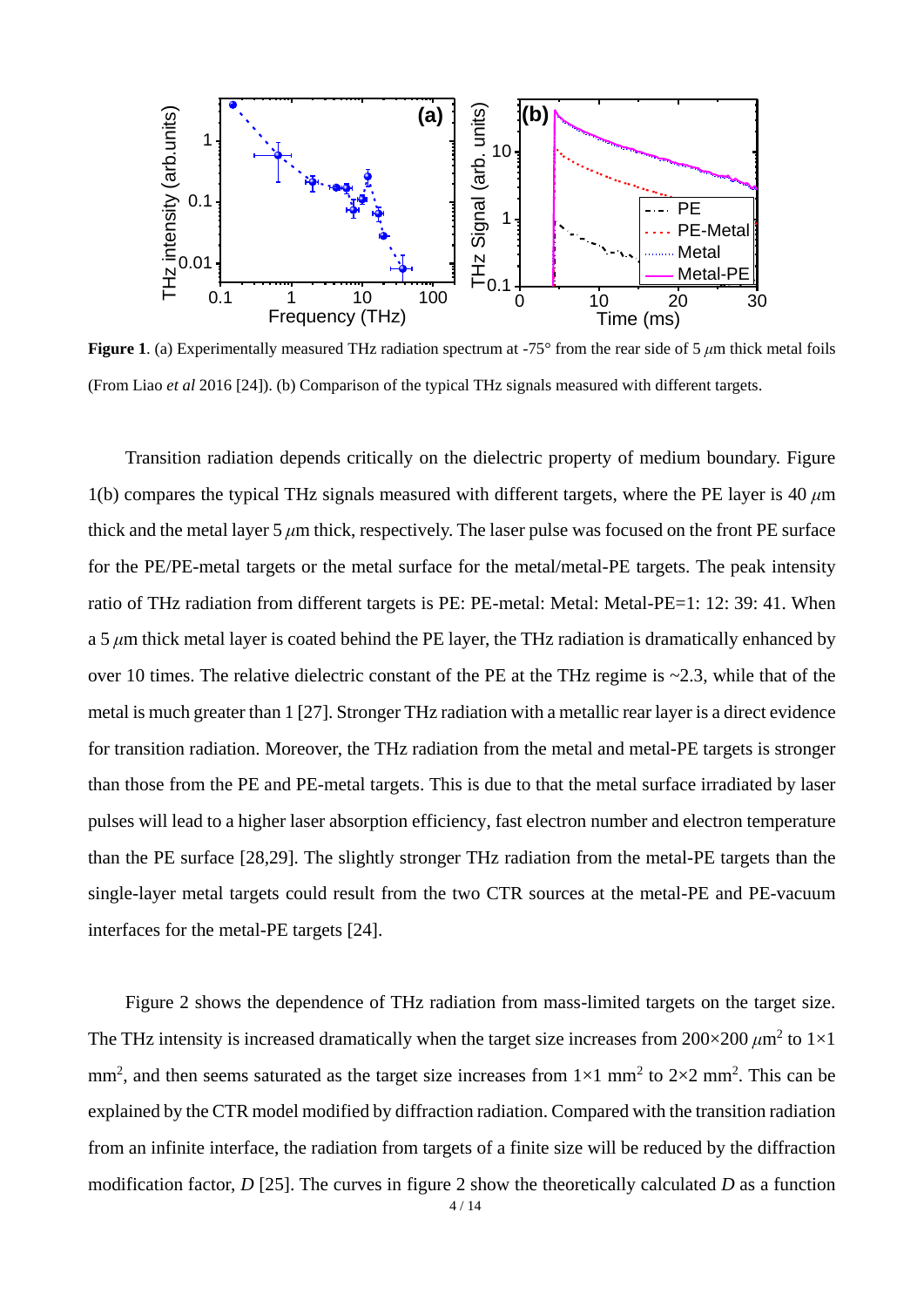of target sizes with different relativistic factors of fast electrons  $\gamma$  and radiation wavelength  $\lambda$ . One can see the calculated curve with *λ*=300 *μ*m gives the closest agreement to the experimental results.



**Figure 2.** Experimentally measured THz intensity at -75° (blue circles) and theoretically calculated diffraction modification factor *D* (curves) as a function of target sizes. (Reproduced with permission from [\[24\]](#page-2-0). Copyright 2016, American Physical Society.)

When the fast electrons cross the target rear surface, a strong sheath field will be established due to the transient charge separation, leading to the well-known TNSA. The time-varying dipole-like charge structure formed during the TNSA has been proposed to emit THz radiation as an antenna [\[22\]](#page-1-0). According to this model, the THz radiation should be correlated with the ion acceleration. To check the CTR or the TNSA dipole-like radiation is dominant in our experiment, we have measured both the THz radiation and the ion acceleration with mass-limited targets. We find that both the number and maximum energy of ions are enhanced significantly with the decrease of target sizes [\[24\]](#page-2-0). The different dependence of the THz radiation and ion acceleration on target sizes indicates that the TNSA dipole-like radiation is not the dominant THz generation mechanism under our experimental conditions.

The sheath field could ionize the target rear, forming a thin plasma layer. Nevertheless, according to the model of CTR [30], as long as the plasma scalelength at the target rear is much less than the formation length of CTR (in the order of  $\sim 100 \mu m$  for THz radiation), the rear plasma layer could still be approximately considered as a sharp boundary. Since the typical scale of the rear plasma  $is$   $\sim$  several micrometers in a ps timescale during which the fast electrons cross the target, the overall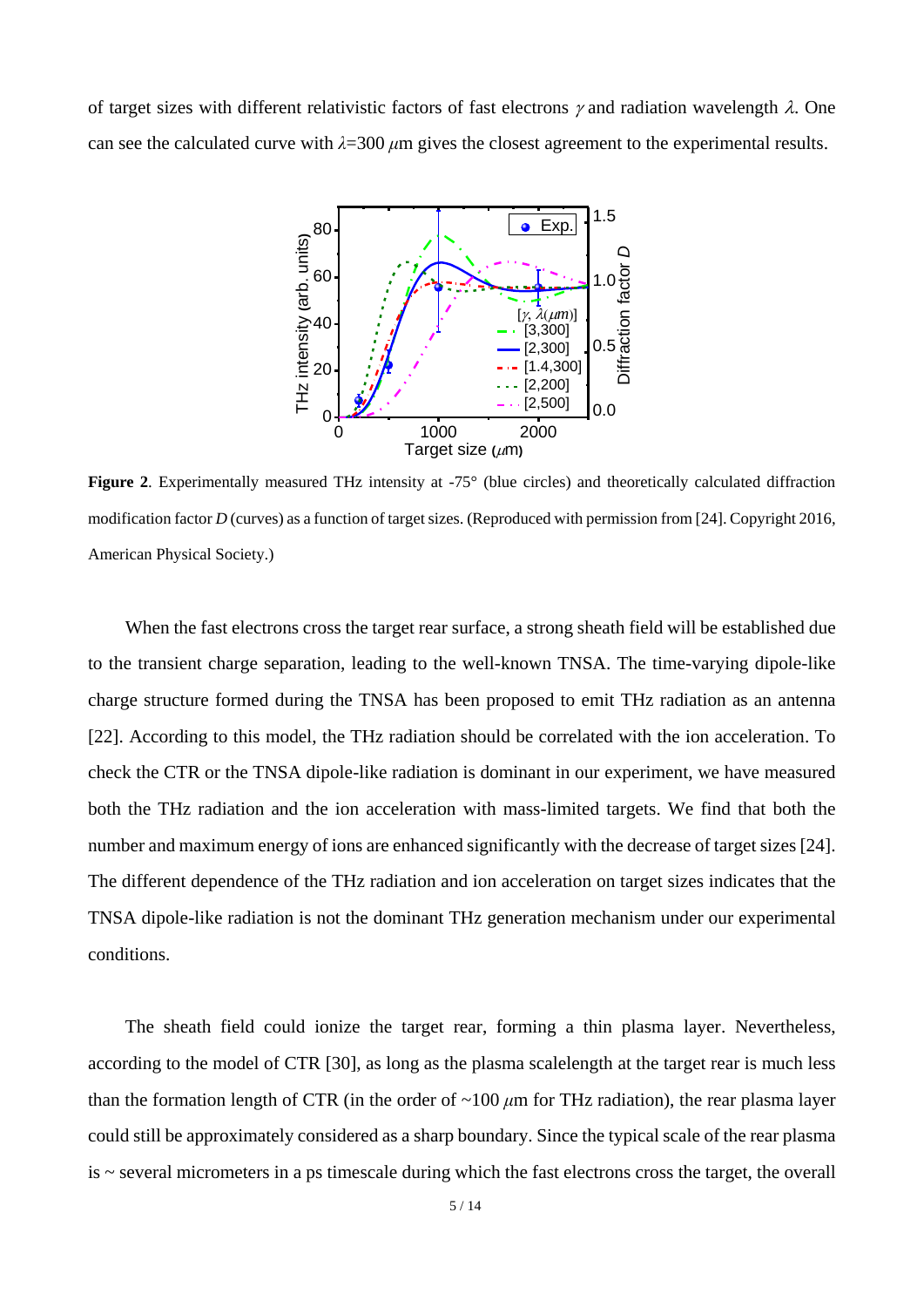CTR process in the THz regime will not be affected much by the rear plasma. On the other hand, the sheath field at the target rear could pull some fast electrons back within a few *μ*m distance. According to the theory of CTR, fast electrons have to propagate over a formation length to efficiently deliver the energy to electromagnetic radiation [31]. Hence, only those forward electrons escaping from the target surface (not those pulled back by the sheath field) contribute to the CTR observed.

According to the experimental observation and the theoretical model of CTR, the total THz energy from the rear of metal foils is estimated to be ~400 *μ*J/pulse, comparable to the energy level of the conventional accelerator based THz sources [32]. The corresponding energy conversion efficiency from the laser pulse energy on targets to THz radiation is  $\sim 2 \times 10^{-4}$ .

#### **3. Target surface transient current**

Fast electrons generated in laser-solid interactions transport not only longitudinally but also laterally, forming strong transient currents along the target surface. The time-varying transient current in the low-density plasma region will emit electromagnetic radiation outward. The radiation spectrum mainly depends on the temporal evolution of transient currents. The fast electron current driven by femtosecond laser pulses usually has a timescale in the range from tens of femtoseconds to picosecond, and hence the radiation falls in the THz regime.

<span id="page-5-1"></span><span id="page-5-0"></span>Two-dimensional PIC simulations show that there usually exists two kinds of lateral transient currents with different characteristics near the target surface [33]. One is formed by the directional surface fast electron (SFE) beam due to the confinement of the quasistatic magnetic and electric fields (Current I) [34]. A steep plasma density gradient at the target surface and a large incidence angle are beneficial to the Current I. The other is the radial surface current formed by the lateral electron transport in low-density plasmas (Current II). A moderate plasma density scalelength and a small incidence angle are useful to enhance the Current II [\[33\]](#page-5-0). In the PIC simulations, strong lateral return currents are formed by "cold" background electrons which almost cancel out the fast electron currents in the high-density region. While in the low-density region, there exists a strong net, transient current without enough return currents. Given that the observable THz radiation is mainly generated from the low-density plasma region and the THz field generated in the high-density region cannot be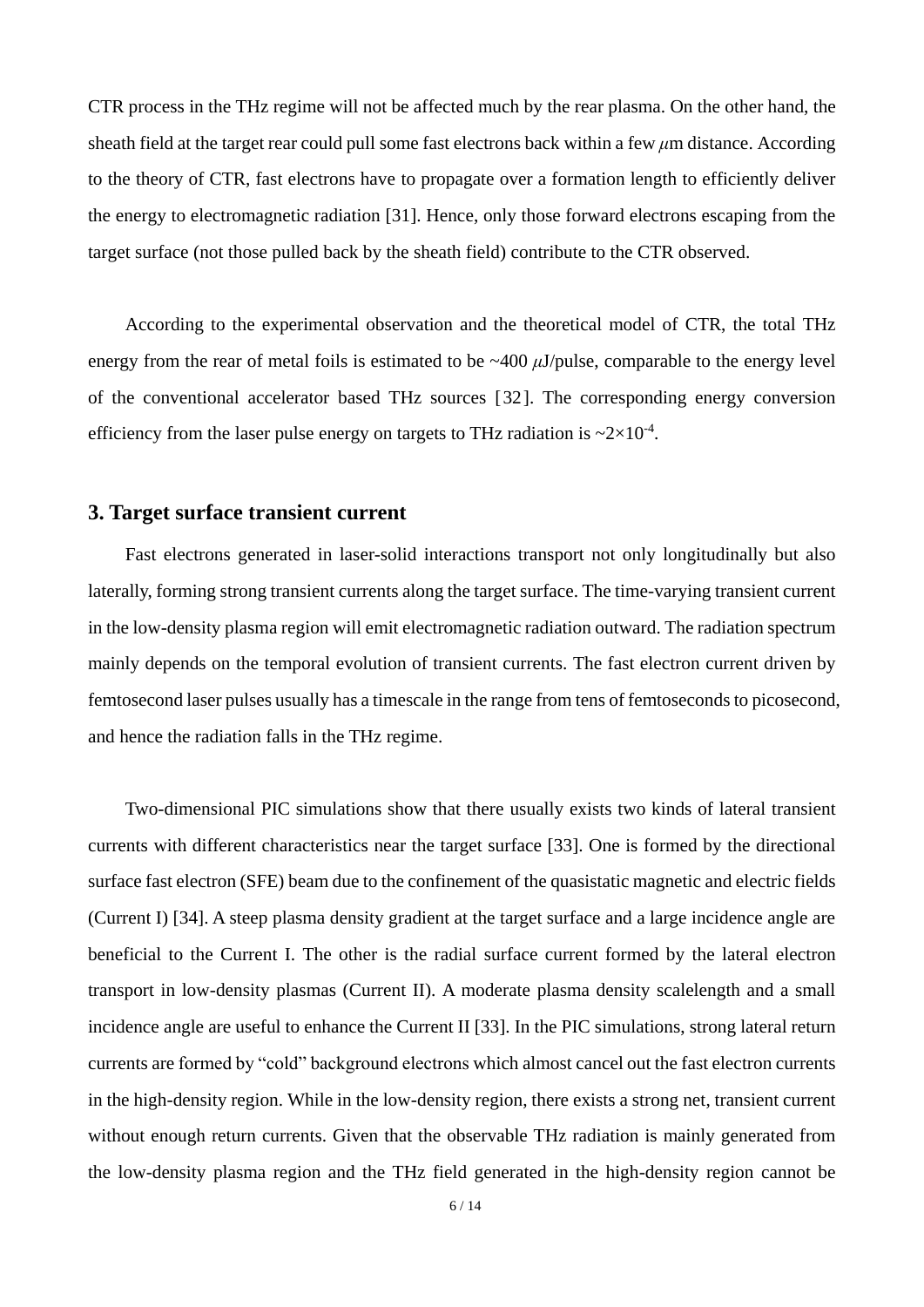emitted out efficiently into vacuum, the effect of return currents is not significant for the THz radiation in the low-density region.

<span id="page-6-0"></span>Figure 3(a) shows the simulated temporal evolution of the energy spectra of the electrons emitted into vacuum within 20° with respect to the target surface (corresponding to the Current I formed by the SFE beam). Due to the effect of the surface quasistatic electric and magnetic fields, electrons at the surface would firstly be pulled in and reflected out of the target, drifting along the target surface. Then some electrons will be accelerated gradually and generate the THz radiation possibly during the prolonged push-reflection (oscillation) processes [35]. A part of those fast electrons with enough energies will escape from the target, forming the SFE beam observed in vacuum [\[34\]](#page-5-1). One can see the energy spectra of electrons in the SFE beam are still not stable at 1 ps under the present simulation parameters. The time-varying current lasts  $> 1$  ps, and the generated radiation will be with a pulse duration (FWHM) of about  $>0.5$  ps and frequencies within 2 THz. Figure 3(b) shows the simulated temporal evolution of the energy spectra of electrons transporting laterally in underdense (density  $\langle 10^{19}$  cm<sup>-3</sup>) plasmas (corresponding to the Current II). This part of relatively low-energy electrons is mainly accelerated by the laser transverse ponderomotive force in our present case. Seen from figure 3(b), the electrons are accelerated immediately just when the laser is incident onto the target, and the acceleration is stopped when the laser pulse is reflected off the target at  $\sim 0.2$  ps. Correspondingly the energy spectra of this part of electrons tend to be stable after ~0.2 ps, generating the radiation with a pulse duration (FWHM) of ~0.1 ps and frequencies of ~10 THz. Given the fact that the dimension of the lateral transport of fast electron currents is usually comparable to or even larger than the THz wavelength [36], the first-order electric-dipole radiation approximation is no longer valid [37]. Hence there will still be high-frequency THz radiation emitted despite that the Current II could be roughly symmetric spatially. This has been verified by the PIC simulations [38].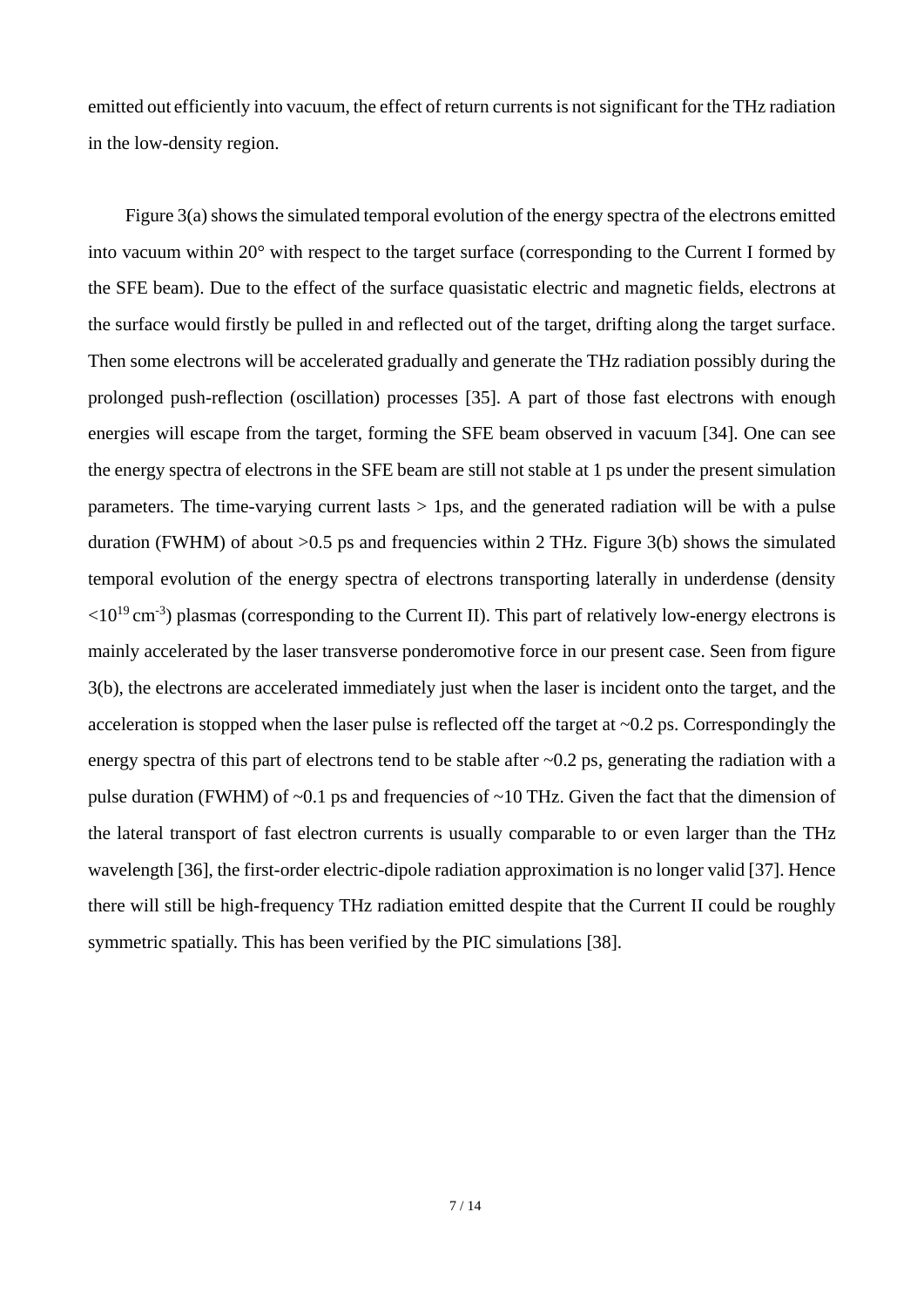

**Figure 3**. Temporal evolution of the energy spectra of (a) electrons emitted into vacuum within 20° with respect to the target surface and (b) electrons in the underdense plasma region obtained from PIC simulations. In the simulations, a laser pulse with a duration of 80 fs is incident onto a plasma slab at an incidence angle of 60°. The plasma density increases from  $10^{18}$  cm<sup>-3</sup> to  $5 \times 10^{21}$  cm<sup>-3</sup> with a density scalelength of 0.1  $\mu$ m. From Li *et al* 2016 [\[33\]](#page-5-0).

<span id="page-7-0"></span>To demonstrate the THz radiation generated by the two kinds of target surface transient currents, we have performed a series of experiments [\[38,](#page-6-0)39,40,41] using different laser systems. Typically, an 800 nm, 50-100 fs laser pulse was incident onto a 1 mm thick copper slab at an incidence angle of  $67.5^{\circ}$ ,  $22.5^{\circ}$  or  $10^{\circ}$ . The THz radiation was observed in different directions. The laser pulse energy, contrast and polarization were adjustable in the experiment. A set of THz low-pass filters and a wiregrid THz polarizer were used to characterize the frequency spectra and polarization of THz radiation, respectively.

Figure 4(a) and 4(b) shows the THz radiation detected at different observation angles (defined as the angle with respect to the front target normal)  $\alpha$  and laser incidence angles  $\theta$  as a function of THz frequency and laser contrast ratio, respectively. The THz radiation property is found to be closely dependent on  $\alpha$  rather than  $\theta$ . The THz radiation near the target surface ( $\alpha \ge 67.5^{\circ}$ ) is dominated by low-frequency (<3 THz) components regardless of the laser incidence angles, as shown with the blue lines in figure 4(a). The THz radiation at  $\alpha$  =67.5° is nearly doubled when  $\theta$  is varied from 22.5° to 67.5°. Seen from figure 4(b), the THz radiation at  $\alpha$  =67.5° is enhanced significantly by improving the laser contrast. Besides, it is found to be always mainly *p*-polarized regardless of the laser polarization. Interestingly, the THz radiation near the target normal ( $\alpha$  <22.5°) shows much different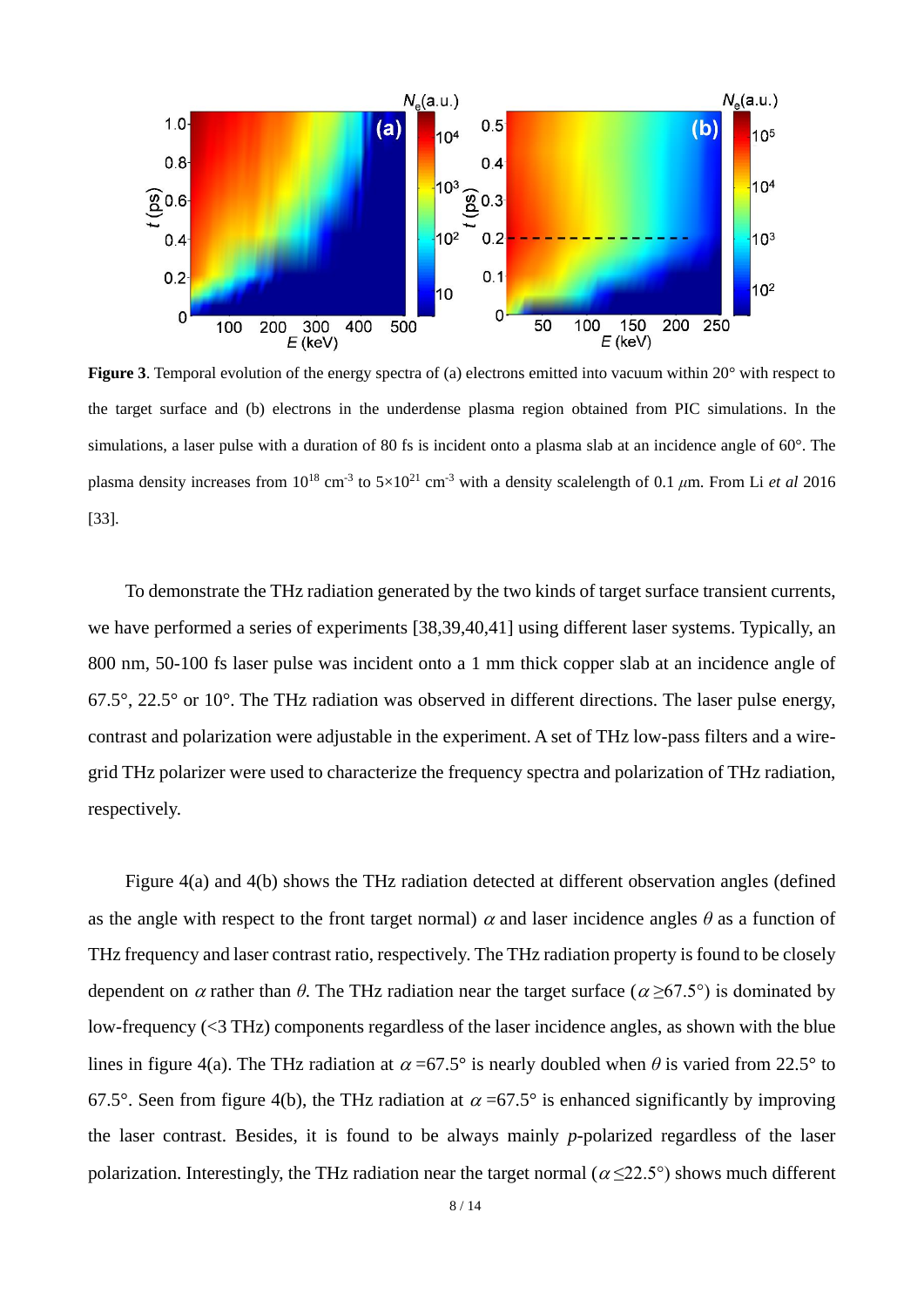properties from the THz radiation at  $\alpha \geq 67.5^{\circ}$ . As shown by the red lines in figure 4, the THz radiation at  $\alpha$  =22.5° is dominated by high-frequency (>10 THz) components, and it is increased with the decrease of laser incidence angles or the increase of preplasma scalelengths. In addition, the polarization orientation of the THz radiation at  $\alpha = 22.5^{\circ}$  is found to be roughly the same with the laser polarization, *i.e*., the THz radiation becomes mainly *s*-polarized when the pump laser is *s*polarized.



**Figure 4.** Under different observation angles  $\alpha$  and laser incidence angles  $\theta$ , plot (a) shows the THz energy proportion in different frequency bands and plot (b) shows the THz intensity as a function of the laser contrast ratio in the ns range.

The dependence of the THz radiation observed in different directions on the laser-plasma parameters can be explained by the two kinds of target surface transient currents. The low-frequency THz radiation near the target surface is mainly generated by the SFE current (Current I), while the high-frequency one near the target normal by the lateral transport electron current (Current II). In experiments we have also measured the spectra of scattered laser light. The THz radiation near the target surface is found to be correlated with the second harmonics of the laser pulse [\[40,](#page-7-0)42], while the radiation near the target normal shows positive correlation with three-halves harmonics [\[38\]](#page-6-0). Usually the second and three-halves harmonics are considered as the indication of resonance absorption and two-plasmon-decay instability, respectively. This suggests that the surface transient current could be driven by the two-plasmon-decay instability when there is a moderate preplasma [\[38\]](#page-6-0).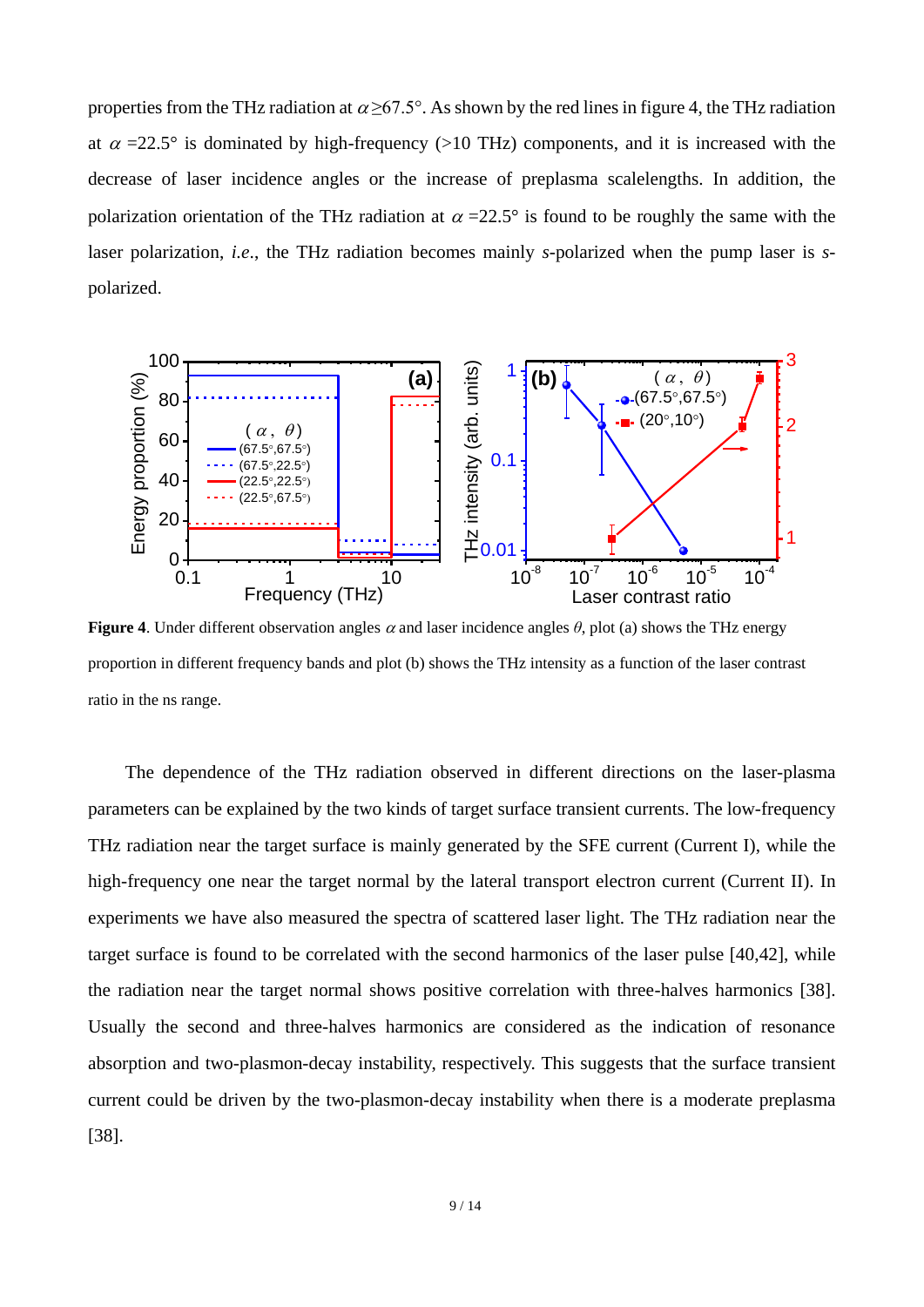#### **4. Mode conversion from electron plasma waves to THz radiation**

<span id="page-9-1"></span>In the above surface current model the preplasma scalelength is relatively small. In contrast, when there is a large-scale preplasma presented in front of a solid target, electron plasma waves (EPWs) will be excited during the laser propagation in the plasma. It is well known that a laser electromagnetic wave can be converted into an electrostatic wave at the critical density through resonant absorption [ 43 ]. Early studies predicted that there is a reversal symmetry in the electromagnetic-electrostatic mode conversion [44], which means plasma waves can be converted into electromagnetic radiation in certain conditions. Since the amplitude of the converted electromagnetic field is proportional to that of the plasma wave, it is also known as linear mode conversion (LMC). Sheng *et al*. have proposed that laser wakefields can emit intense THz radiation around the plasma frequency mainly in the specular direction through LMC when the laser pulse is incident obliquely to an inhomogeneous plasma of a positive density gradient [45]. For example, at the plasma density of  $10^{18}$  cm<sup>-3</sup>, the frequency of mode-converted radiation lies  $\sim$  9 THz.

<span id="page-9-2"></span><span id="page-9-0"></span>To demonstrate the LMC mechanism, a large-scale underdense plasma is necessary to excite plasma waves efficiently. Almost all of the previously reported experiments on THz radiation from solid targets are pumped with femtosecond laser pulses. We have studied a different regime, where a relativistic picosecond laser pulse interacts with a large-scale inhomogeneous preplasma in front of solid targets [46]. The experiment was carried out using the COMET laser system at the Lawrence Livermore National Laboratory. A 1053 nm 0.5 ps laser pulse was focused onto a 1 mm thick copper target at an incidence angle of 62.5°. The peak irradiance was  $\sim 5 \times 10^{17}$  W/cm<sup>2</sup> for 1 J laser energy. To generate a controllable quasi-one-dimensional large-scale preplasma, a 1053 nm, 0.5 ps prepulse was incident onto the target with a focal diameter of ~100 *μ*m in advance of the main laser pulse. The preplasma scalelength was adjusted by varying the energy or the timing of the prepulse, and measured by a Nomarski interferometer. The THz radiation was detected with a pyroelectric detector in the specular (62.5°) direction.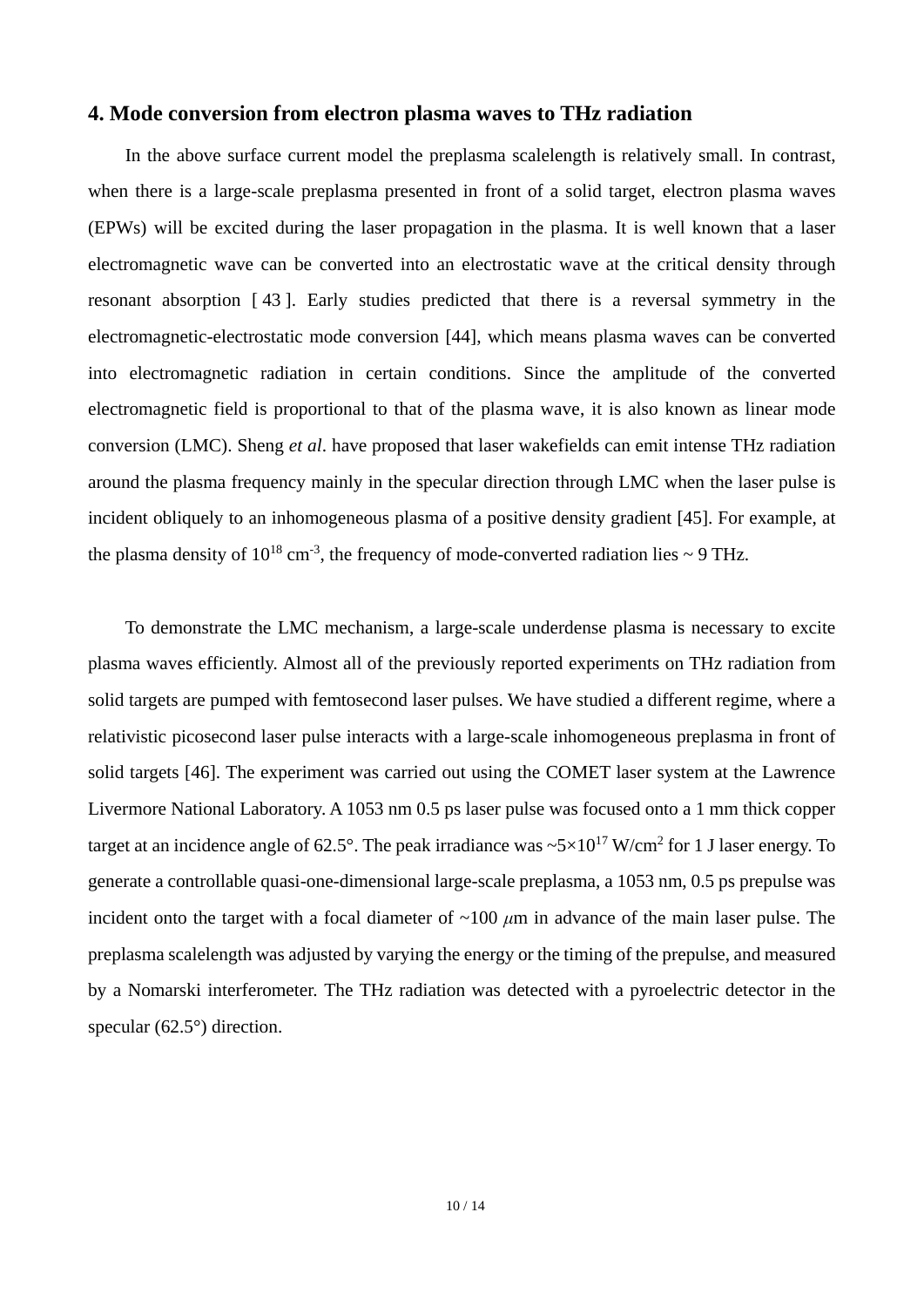

**Figure 5**. THz energy as a function of (a) laser energy and (b) preplasma scalelength *L*. From Liao *et al* 2015 [\[46\]](#page-9-0).

Figure 5(a) shows the THz radiation as a function of the laser energy. The THz radiation increases nonlinearly as a power scaling with an exponent of  $\sim$ 3 $\pm$ 0.5 as the laser energy is increased. No trend of saturation of the radiation is observed. Figure 5(b) shows the measured dependence of THz radiation on the preplasma scalelengths. One can see there is an optimal scalelength near 45 *μ*m. Besides, spectral and polarization measurements show that the THz radiation is dominated by highfrequency (>10 THz) components and behaves like a *p*-polarized pulse.



**Figure 6**. Schematic diagram showing the generation of THz radiation via LMC in an inhomogeneous plasma. From Liao *et al* 2015 [\[46\]](#page-9-0).

There are two ways to excite large-amplitude EPWs for a long laser pulse in a large-scale plasma, as shown in figure 6. One is stimulated Raman scattering (SRS), which occurs spontaneously during the laser propagation in a large-scale plasma [\[43\]](#page-9-1). The other is relativistic self-modulated laser wakefield excitation, which occurs as a result of relativistic self-modulation instability (SMI) [47]. In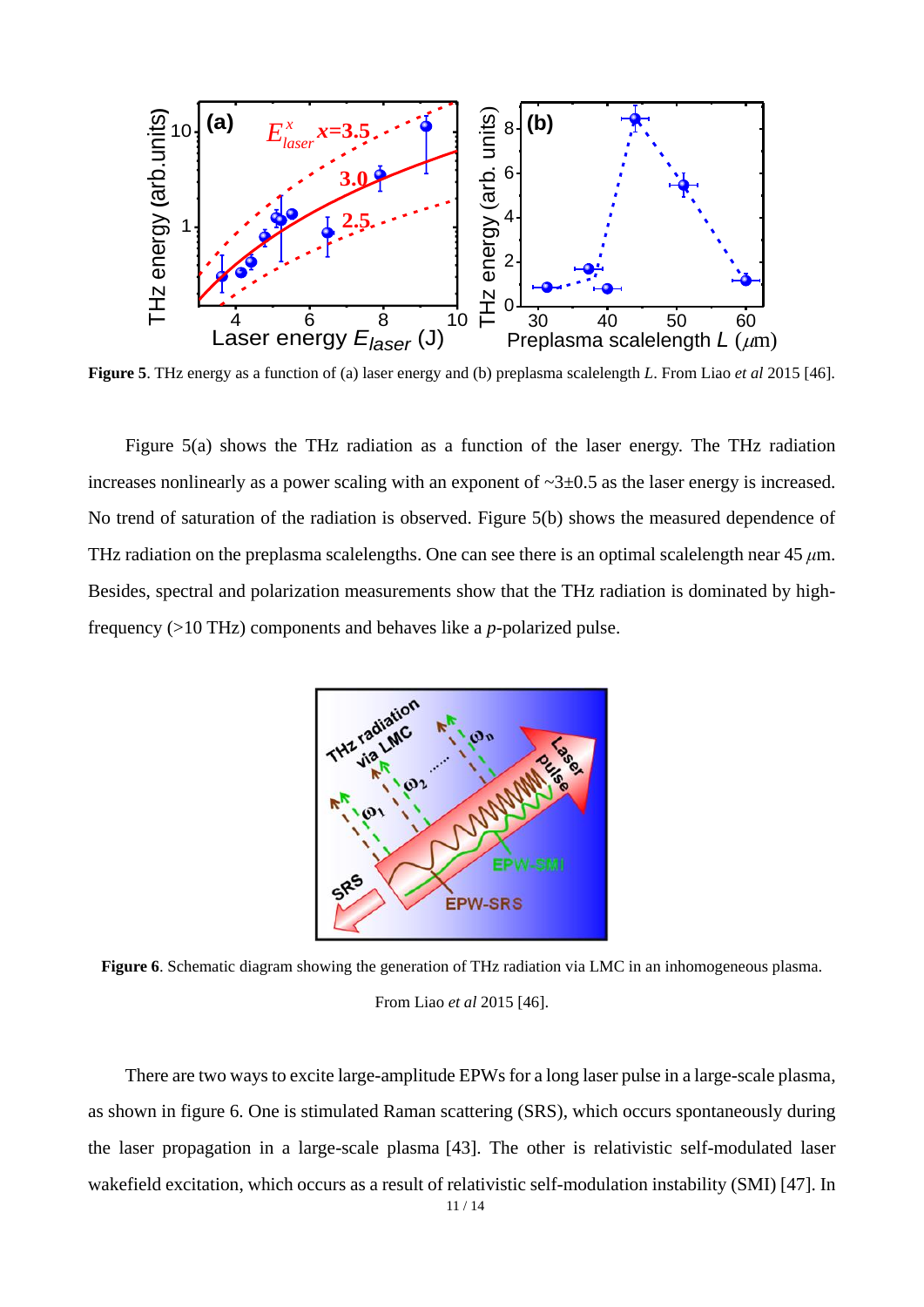inhomogeneous plasmas, the plasma waves excited by SRS and SMI could be partially converted into electromagnetic waves via mode conversion. Since the plasma density in front of solid targets is distributed over a very large range, the mode-converted THz radiation would be ultra-broadband with high frequency components. Our PIC simulations have demonstrated those processes, and reproduced the observed optimal plasma scalelength [\[46\]](#page-9-0). Based on the LMC model, the THz radiation energy should scale with the square of the laser intensity in the weakly relativistic approximation [\[45\]](#page-9-2). While for the relativistic laser regime investigated in the present experiment, the plasma wave amplitude will increase nonlinearly with the laser intensity. This will result in a power exponent higher than 2, which agrees with the measured exponent of  $\sim$ 3 $\pm$ 0.5, as shown in figure 5(a).

## **5. Summary**

Our recent studies of the THz radiation generated from relativistic laser-solid interactions have been reviewed. The THz radiation properties and the underlying generation mechanisms are found to be critically dependent on the laser-plasma conditions. The THz radiation from the rear of a foil target is attributed to the coherent transition radiation excited by the fast electrons crossing the targetvacuum boundary in our experiments. The target surface transient current is responsible for the THz radiation from the front of a solid target with a relatively small preplasma. A plasma density scalelength less than several micrometers is necessary to enhance the low-frequency THz radiation generated by the SFE beam. While for the case where a laser pulse interacts with a large-scale plasma of a density scalelength of tens micrometers, electrostatic-electromagnetic mode conversion could play an important role in the THz generation. The understanding of those generation mechanisms will help to enhance our control of such laser-plasma-based THz sources. These sources with high peak power can be applied to the study of nonlinear interactions of high-field THz waves with matter.

#### **Acknowledgments**

We wish to acknowledge the laser facility team at SJTU, LLNL and INRS-EMT for laser operation and technical support. This work is supported by the National Basic Research Program of China (Grants No. 2013CBA01501 and No. 2014CB339801), the National Nature Science Foundation of China (Grants No. 11520101003, No. 11135012, No. 11375262, and No. 11421064). The work of one author (J.N.) was performed under the auspices of the U.S. Department of Energy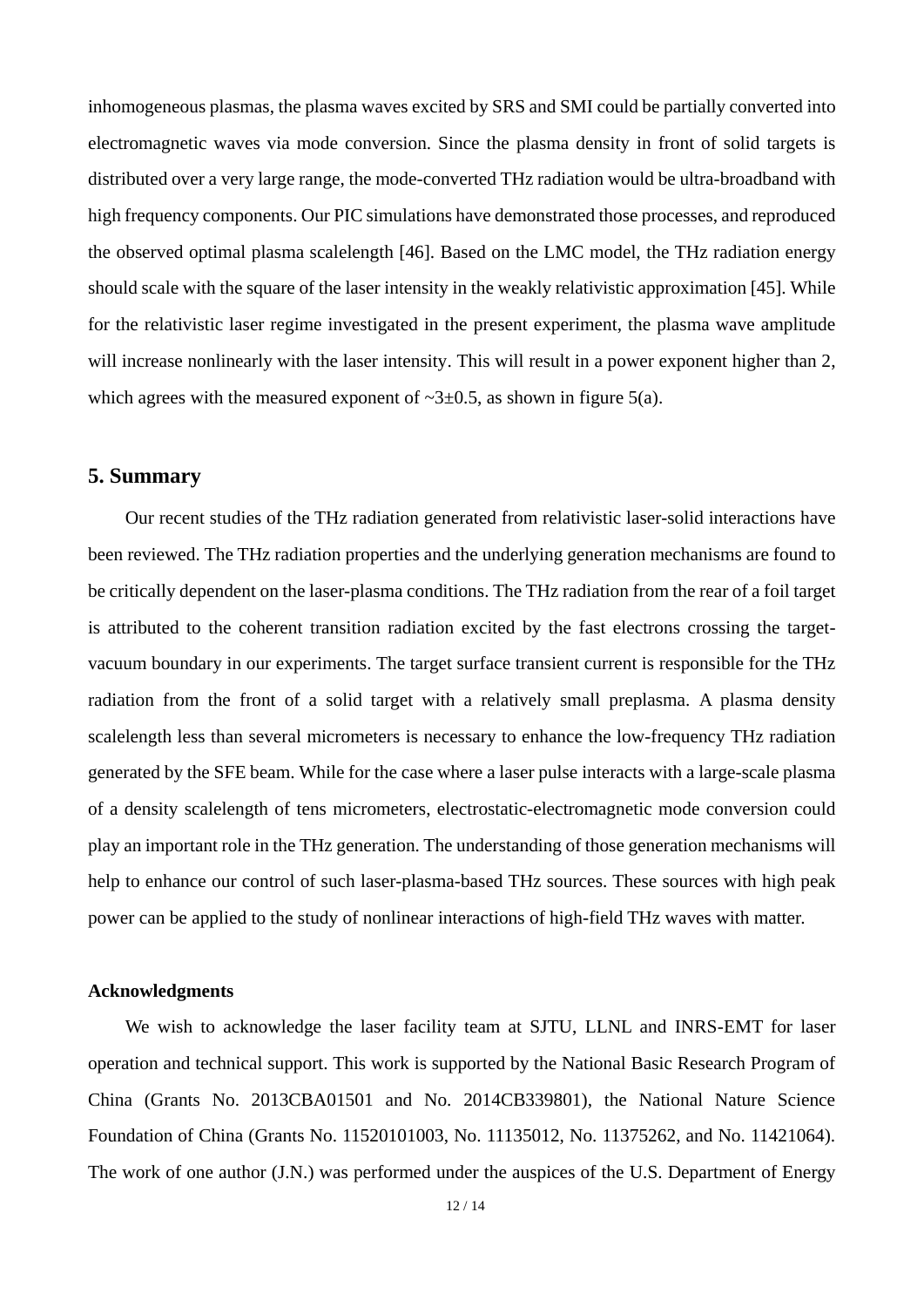by Lawrence Livermore National Laboratory under Contract DE-AC52-07NA27344.

## **References**

 $\overline{a}$ 

- [1] Kampfrath T, Tanaka K and Nelson K A 2013 *Nat. Photon*. **7** 680
- [2] Pickwell E and Wallace V P 2006 *J. Phys. D: Appl. Phys.* **39** R301
- [3] Nagatsuma T, Ducournau G and Renaud C C 2016 *Nat. Photon*. **10** 371
- [4] Ropagnol X, Blanchard F, Ozaki T and Reid M 2013 *Appl. Phys. Lett.* **103** 161108
- [5] Hebling J, Almási G, Kozma I Z and Kuhl J 2002 *Opt. Express* **10** 1161
- [6] Shalaby M and Hauri C P 2015 *Nat. Commun.* **6** 5976
- [7] D'Amico C *et al* 2007 *Phys. Rev. Lett*. **98** 235002
- [8] Cook D J and Hochstrasser R M 2000 *Opt. Lett*. **25** 1210
- [9] Li Y T, Wang W M, Li C and Sheng Z M 2012 *Chin Phys* B **21** 095203
- [10] Houard A *et al* 2008 *Phys. Rev. Lett*. **100** 255006
- [11] Xie X, Dai J and Zhang X C 2006 *Phys. Rev. Lett.* **96** 075005
- [12] Clerici M *et al* 2013 *Phys. Rev. Lett*. **110** 253901
- [13] Kim K Y, Taylor A J, Glownia J H and Rodriguez G 2008 *Nat. Photon.* **2** 605
- [14] Leemans W P *et al* 2003 *Phys. Rev. Lett*. **91** 074802
- [15] Hamster H *et al* 1993 *Phys. Rev. Lett*. **71** 2725
- [16] Sagisaka A *et al* 2008 *Appl. Phys.* B **90** 373
- [17] Gao Y, Drake T, Chen Z and DeCamp M F 2008 *Opt. Lett.* **33** 2776
- [18] Tokita S *et al* 2015 *Sci. Rep.* **5** 8268
- [19] Poyé A *et al* 2015 *Phys. Rev.* E **91** 043106
- [20] Quinn K *et al* 2009 *Phys. Rev. Lett.* **102** 194801
- [21] Gopal A *et al* 2013 *Opt. Lett*. **38** 4705
- [22] Gopal A *et al* 2013 *Phys. Rev. Lett*. **111** 074802
- [23] Ding W J, Sheng Z M and Koh W S 2013 *Appl. Phys. Lett.* **103** 204107
- [24] Liao G Q *et al* 2016 *Phys. Rev. Lett.* **116** 205003
- [25] Schroeder C B, Esarey E, Tilborg J van and Leemans W P 2004 *Phys. Rev. E* **69** 016501
- [26] Popescu H *et al* 2005 *Phys. Plasmas* **12** 063106
- [27] Lee Y S 2009 *Principles of Terahertz Science and Technology* (Springer)
- [28] Wharton K B *et al* 1998 *Phys. Rev. Lett.* **81** 822
- [29] Chen L M *et al* 2001 *Phys. Rev.* E **63** 036403
- [30] Lepore J V and Riddell Jr R J 1976 *Phys. Rev.* D **13** 2300